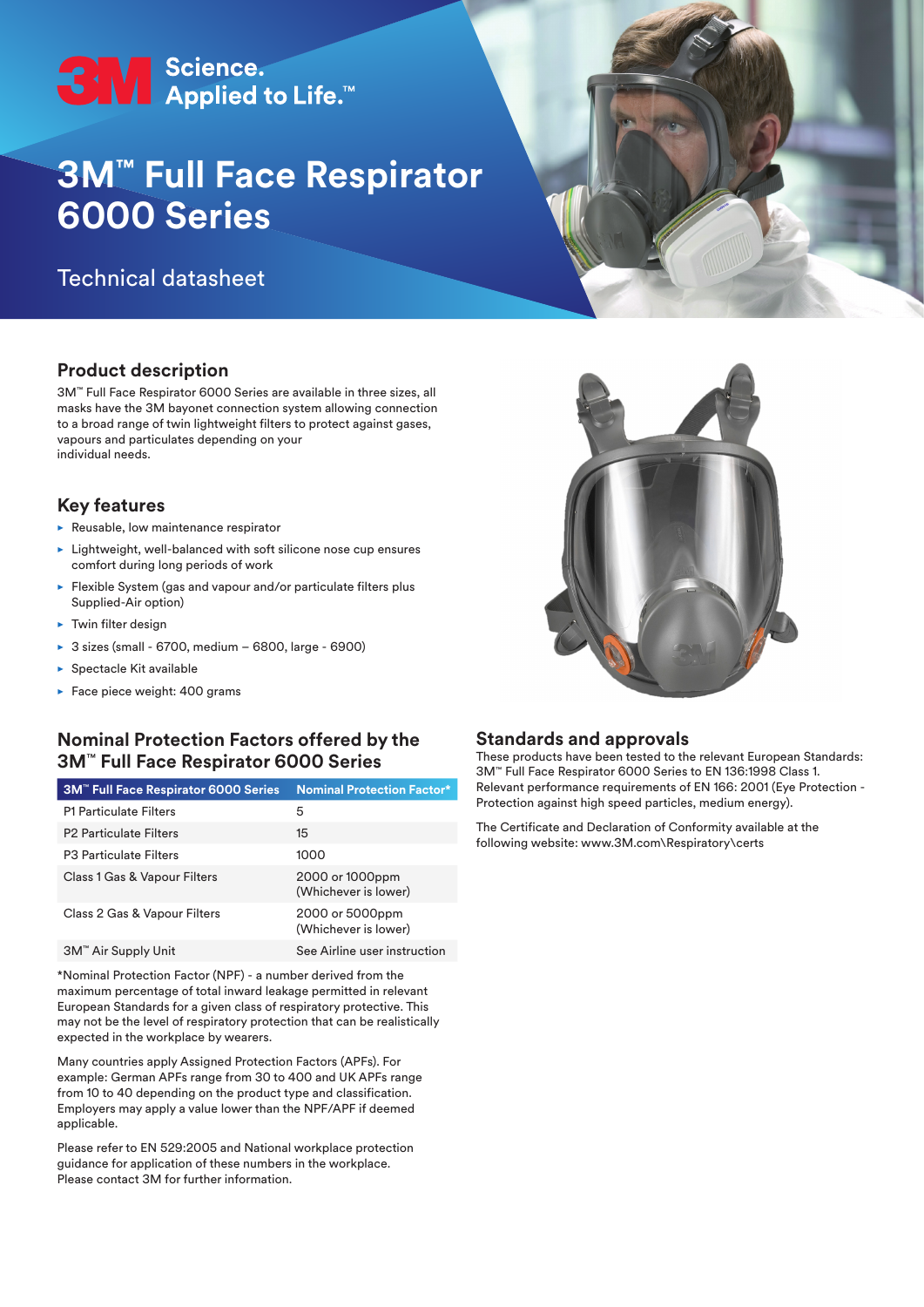# **Gas and Vapour/Combination Filters**

| <b>Filter</b>                | <b>Standard</b>              | <b>Class</b>                                   | <b>Hazard</b>                                                                                                                                              |
|------------------------------|------------------------------|------------------------------------------------|------------------------------------------------------------------------------------------------------------------------------------------------------------|
| 6051 (06911)<br>6055 (06915) | EN 14387: 2004<br>+A1:2008   | A <sub>1</sub><br>A <sub>2</sub>               | Organic Vapours bp>65 °C                                                                                                                                   |
| 6054                         | EN 14387: 2004<br>+A1:2009   | K <sub>1</sub>                                 | Ammonia and derivatives                                                                                                                                    |
| 6057                         | EN 14387: 2004<br>$+A1:2010$ | ABE1                                           | Organic vapours (boiling point above 65°C),<br>inorganic vapours and acid gases.                                                                           |
| 6059                         | EN 14387: 2004<br>$+A1:2011$ | ABEK1                                          | Organic vapours (boiling point above 65°C),<br>inorganic vapours, acid gases, ammonia and<br>its derivatives.                                              |
| 6075                         | EN 14387: 2004<br>+A1:2012   | A1 + formaldehyde                              | Formaldehyde, Organic Vapours bp>65 °C                                                                                                                     |
| 6091                         | EN 14387: 2004<br>+A1:2013   | A1P3R                                          | Organic gases and vapours (boiling point<br>above 65°C) and particulates                                                                                   |
| 6092                         | EN 14387: 2004<br>+A1:2014   | ABEK1P3 R +<br>formaldehyde                    | Organic vapours (boiling point above 65°C)<br>inorganic vapours, acid gases, ammonia and<br>its derivatives, formaldehyde up to 10 ppm<br>and particulates |
| 6095                         | EN 14387: 2004<br>+A1:2015   | A2P3R                                          | Organic gases and vapours (boiling point<br>above 65°C) and particulates                                                                                   |
| 6096                         | EN 14387: 2004<br>+A1:2016   | A1E1HgP3 R                                     | Organic vapours (boiling point above 65°C),<br>acid gases, mercury and particulates                                                                        |
| 6051i/6055i                  | EN 14387: 2004<br>+A1:2017   | A1<br>A2<br>With 3M™ Service Life<br>Indicator | Organic Vapours bp>65 °C                                                                                                                                   |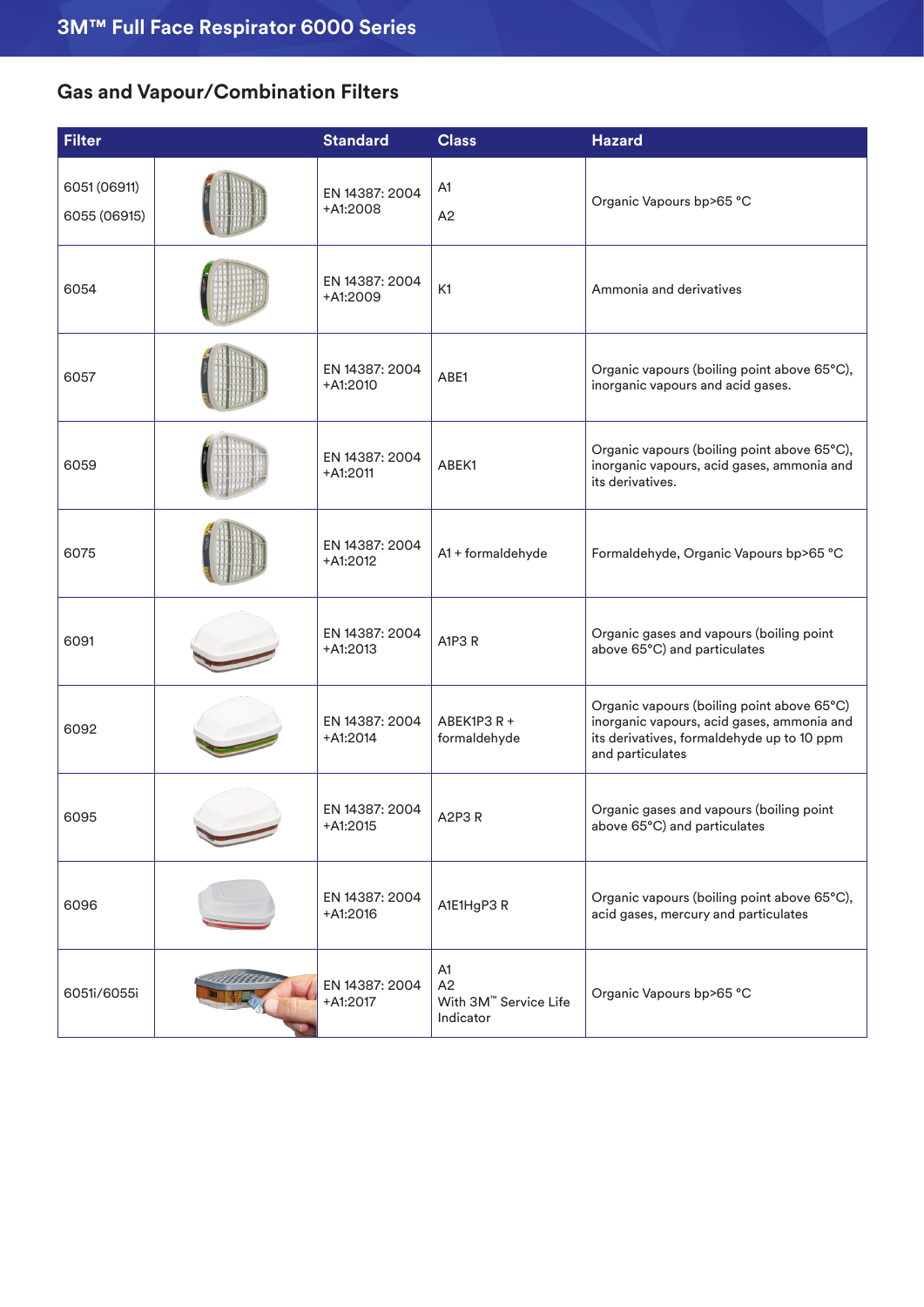# **Particulate Filters**

| <b>Filter</b>               |                                                                | <b>Standard</b>          | <b>Class</b>                                       | <b>Hazard</b>                                                                                                                                                                                |
|-----------------------------|----------------------------------------------------------------|--------------------------|----------------------------------------------------|----------------------------------------------------------------------------------------------------------------------------------------------------------------------------------------------|
| 5911<br>5925(06925)<br>5935 |                                                                | EN 143:2000 /<br>A1:2006 | P <sub>1</sub> R<br><b>P2R</b><br>P <sub>3</sub> R | Solid and liquid particles                                                                                                                                                                   |
| 2125<br>2135                | <b>WW2125</b>                                                  | EN 143:2000 /<br>A1:2006 | <b>P2R</b><br>P <sub>3</sub> R                     | Solid and liquid particles                                                                                                                                                                   |
| 2128<br>2138                | 3M 2138<br>MSA2S 1716 P3<br>US Pet Re. 35,95<br><b>SELS ME</b> | EN 143:2000 /<br>A1:2006 | <b>P2R</b><br>P <sub>3</sub> R                     | Solid and liquid particles, plus relief from Ozone up<br>to 10 x OEL), plus relief from nuisance level acid gas/<br>organic vapour                                                           |
| 6035                        |                                                                | EN 143:2000 /<br>A1:2006 | P <sub>3</sub> R                                   | Solid and liquid particles - in solid plastic case for<br>rough application                                                                                                                  |
| 6038                        |                                                                | EN 143:2000 /<br>A1:2006 | P <sub>3</sub> R                                   | Solid and liquid particles $-$ in solid plastic case for<br>rough application, Hydrogen Fluoride up to 30 ppm<br>and relief from nuisance level, Organic Vapour and<br>acid gases below OEL. |

# **Materials**

| <b>Component</b>        | <b>Material</b> |
|-------------------------|-----------------|
| Facemask                | Silicone Rubber |
| <b>Head Harness</b>     | Polyethylene    |
| <b>Inhalation Valve</b> | Polyisoprene    |
| <b>Exhalation Valve</b> | Silicone Rubber |
| Gasket                  | Silicone Rubber |
| Lens                    | Polycarbonate   |

# **Shelf life**

Cleaning is recommended when necessary. Shelf life: 5 year from production date when stored at storage conditions described on packaging.

\* The shelf life as defined above remains a indicative and maximum data, subject to many external and non-controllable factors. It may never be interpreted as a warranty

# **Spare parts**

| Part     | <b>Description</b>                |
|----------|-----------------------------------|
| 6895     | <b>Inhalation Gasket</b>          |
| 6893     | <b>Inhalation Valves</b>          |
| 7583     | <b>Exhalation Valve</b>           |
| 6864     | <b>Centre Adapter Assembly</b>    |
| 6896     | <b>Centre Port Adapter Gasket</b> |
| 6897     | <b>Head Harness Assembly</b>      |
| 6898     | Lens Assembly                     |
| 6885     | Lens Covers (x25)                 |
| 6878     | Spectacle Kit                     |
| 7883     | <b>Neck Strap Assembly</b>        |
| 501      | Retainer for 5000 Series Filters  |
| 603      | Particulate Filter Platform       |
| 105      | <b>Face Seal Cleaner</b>          |
| $S-200+$ | Supplied Air Regulator            |